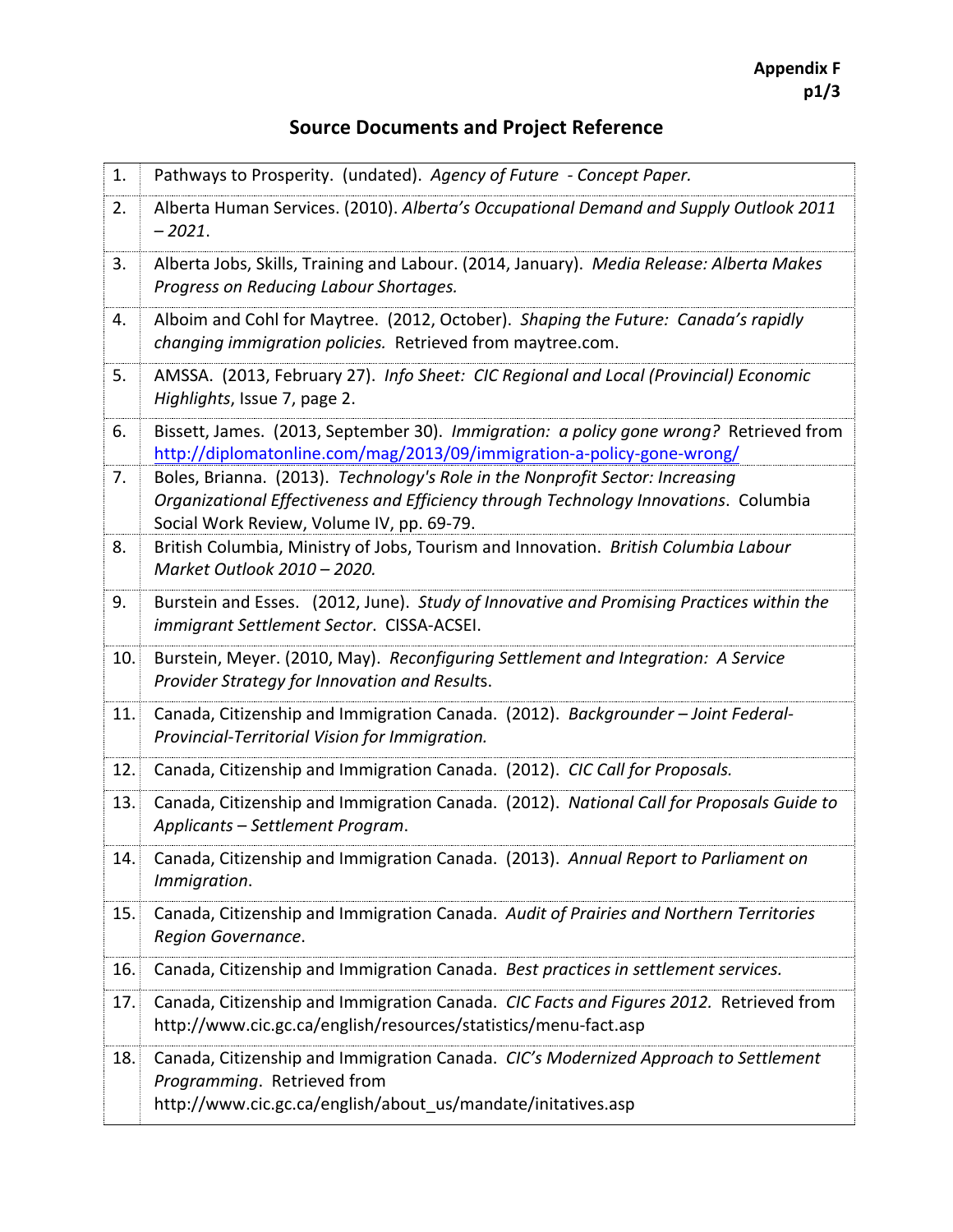| 19. | Canada, Citizenship and Immigration Canada. Report on Plans and Priorities 2013/14 Fiscal<br>Year.                                                                                                 |
|-----|----------------------------------------------------------------------------------------------------------------------------------------------------------------------------------------------------|
| 20. | Canada, Citizenship and Immigration Canada. (2013, February). BC Settlement Transition<br>Update.                                                                                                  |
| 21. | Canada, Citizenship and Immigration Canada. (2013). Local Immigration Partnerships<br>Handbook.                                                                                                    |
| 22. | Canada, Citizenship and Immigration Canada. (2014). Mandate, mission and vision.                                                                                                                   |
| 23. | Canada, Provincial Nominee Program 2012. (Retrieved from<br>http://www.cic.gc.ca/english/hire/provincial.asp)                                                                                      |
| 24. | Canada, Statistics Canada. (2011 Census). The Canadian Population in 2011: Population<br>Counts and Growth. Retrieved from http://www12.statcan.ca/census-<br>recensement/2011/as-sa/index-eng.cfm |
| 25. | Canada, Statistics Canada. (2011 Census). The Canadian Population in 2011: Age and Sex.<br>Retrieved from http://www12.statcan.ca/census-recensement/2011/as-sa/index-eng.cfm                      |
| 26. | Canadianimmigrant.ca. (January 3, 2013). Controversial 2012 Changes.                                                                                                                               |
| 27. | Centre for the Study of Living Standards. (May 2013) Labour Market Information for<br>Employers and Economic Immigrants in Canada: A Country Study                                                 |
| 28. | CIC Personal Interviews conducted April 17 to May 16, 2014:<br>Jill Francis, Settlement Supervisor, Southern Alberta<br>Sophia Lee, BC/YK Regional Director                                        |
| 29. | Community Foundations of Canada and the Law Commission of Canada. (2006). Unsettled:<br>Legal and Policy Barriers for Newcomers to Canada.                                                         |
| 30. | Esses, Hamilton, Wilkinson and Zong. (2013, June). Western Settlement Outcomes Survey.                                                                                                             |
| 31. | Federation of Canadian Municipalities. (2011). Starting On Solid Ground: The Municipal<br>Role in Settlement.                                                                                      |
| 32. | Friesen, Joe. (May 4, 2012). Why Canada needs a Flood of Immigrants. Globe and Mail.                                                                                                               |
| 33. | Hsu, Joyce. (Blog, undated). 5 Tech Trends for Nonprofit.<br>http://www.techsoupcanada.ca/en/community/blog/five-nonprofit-tech-trends                                                             |
| 34. | Hsu, Joyce. (Blog, undated). Three Best Practies for Using Technology.<br>http://www.techsoupcanada.ca/en/community/blog/three-best-practices-for-using-<br>technology                             |
| 35. | International Settlement Canada (ISC). (Spring 2012). State of the Art and Future<br>Directions in Settlement Language Training, Special Issues on Settlement Language<br>Training.                |
| 36. | Manitoba Government, Working in Manitoba: Opportunities for immigrant skilled workers<br>in Manitoba, Canada. retrieved from http://www.gov.mb.ca/tce/lmi/trends/trends.html.                      |
| 37. | Manitoba Government, Canada-Manitoba Labour Market Agreement (LMA) 2012/13<br>Annual Plan. retrieved from http://www.gov.mb.ca/tce/lma/pdfs/lma_ap12_13_en.pdf                                     |